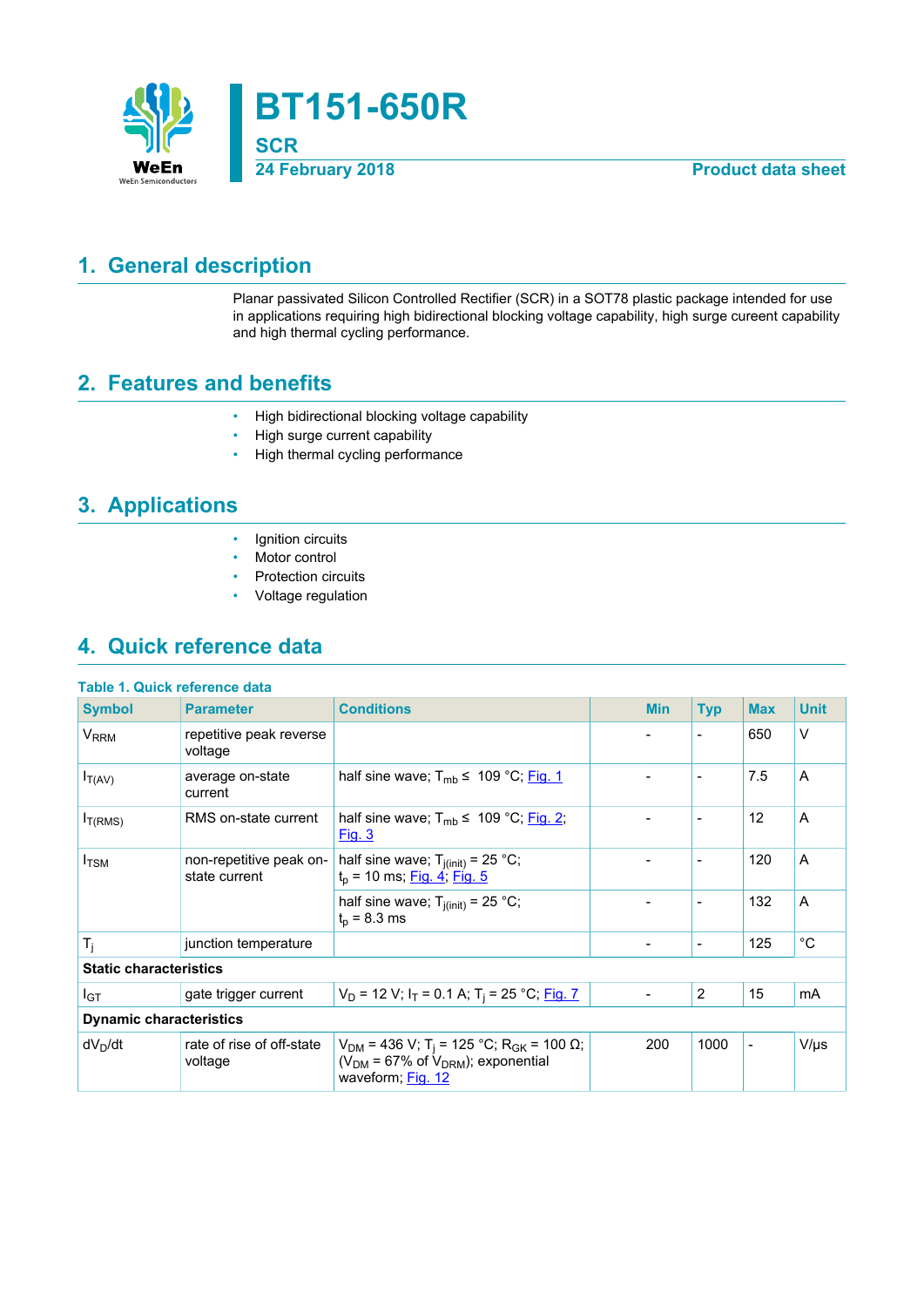# <span id="page-1-0"></span>**5. Pinning information**

| <b>Table 2. Pinning information</b> |               |                                      |                                                |                       |  |  |  |
|-------------------------------------|---------------|--------------------------------------|------------------------------------------------|-----------------------|--|--|--|
| Pin                                 | <b>Symbol</b> | <b>Description</b>                   | <b>Simplified outline</b>                      | <b>Graphic symbol</b> |  |  |  |
| 1                                   | Κ             | cathode                              | mb                                             | $A + A K$             |  |  |  |
| $\overline{2}$                      | A             | anode                                |                                                | G<br>sym037           |  |  |  |
| 3                                   | G             | gate                                 |                                                |                       |  |  |  |
| mb                                  | A             | mounting base; connected to<br>anode | $\overline{2}$<br>3<br><b>TO-220AB (SOT78)</b> |                       |  |  |  |

# <span id="page-1-1"></span>**6. Ordering information**

| <b>Table 3. Ordering information</b> |                 |                                                                                     |                |  |  |  |  |
|--------------------------------------|-----------------|-------------------------------------------------------------------------------------|----------------|--|--|--|--|
| <b>Type number</b>                   | <b>Package</b>  |                                                                                     |                |  |  |  |  |
|                                      | <b>Name</b>     | <b>Description</b>                                                                  | <b>Version</b> |  |  |  |  |
| BT151-650R                           | <b>TO-220AB</b> | plastic single-ended package; heatsink mounted; 1 mounting<br>hole; 3-lead TO-220AB | SOT78          |  |  |  |  |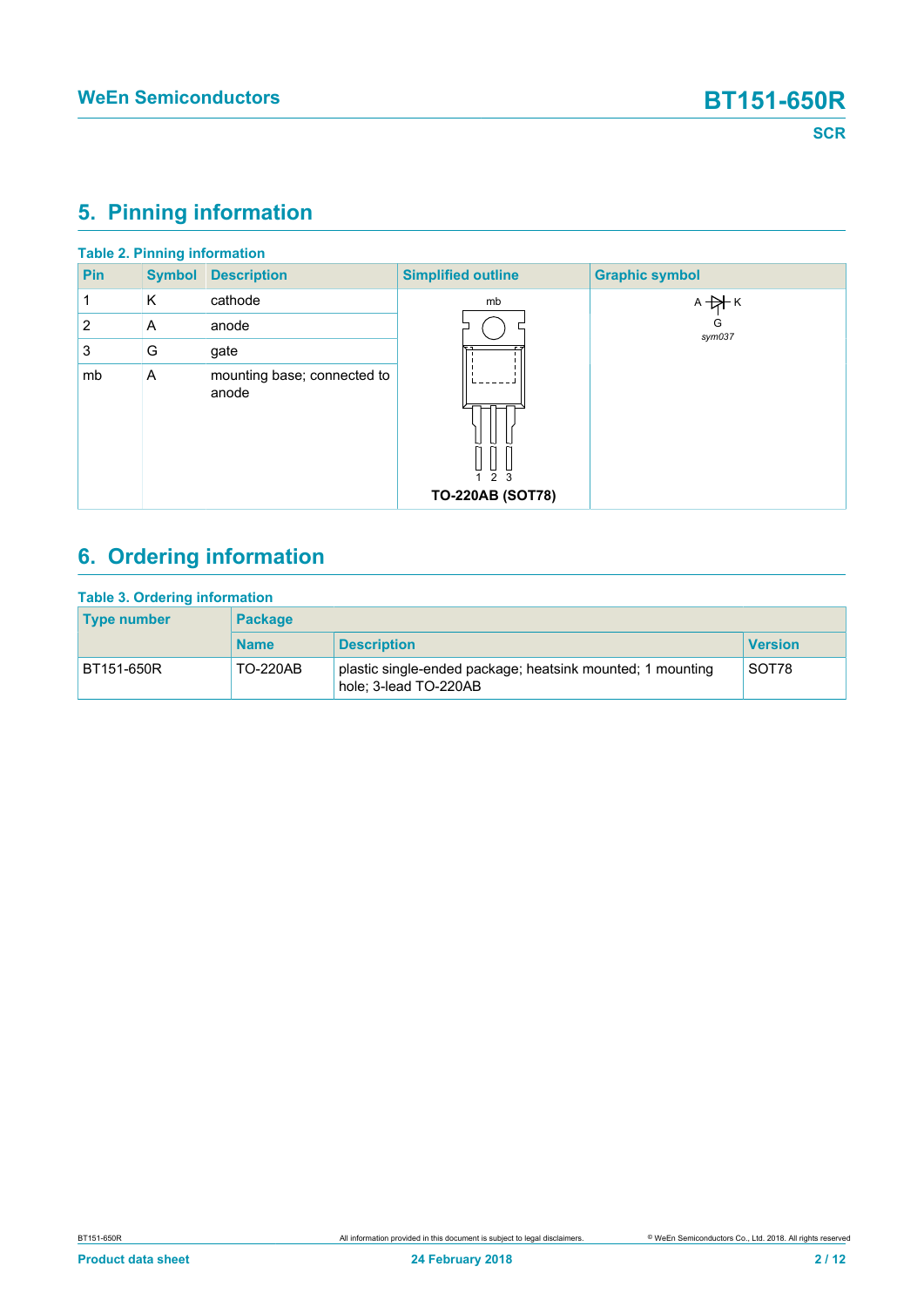# <span id="page-2-1"></span>**7. Limiting values**

#### **Table 4. Limiting values**

*In accordance with the Absolute Maximum Rating System (IEC 60134).*

| <b>Symbol</b>               | <b>Parameter</b>                         | <b>Conditions</b>                                                       | <b>Min</b>                   | <b>Max</b>     | <b>Unit</b> |
|-----------------------------|------------------------------------------|-------------------------------------------------------------------------|------------------------------|----------------|-------------|
| <b>V<sub>DRM</sub></b>      | repetitive peak off-state<br>voltage     |                                                                         |                              | 650            | V           |
| V <sub>RRM</sub>            | repetitive peak reverse<br>voltage       |                                                                         | $\blacksquare$               | 650            | V           |
| $I_{T(AV)}$                 | average on-state current                 | half sine wave; $T_{mb} \leq 109 °C$ ; Fig. 1                           | $\qquad \qquad \blacksquare$ | 7.5            | A           |
| $I_{T(RMS)}$                | RMS on-state current                     | half sine wave; $T_{mb} \leq 109 \degree C$ ; Fig. 2;<br>Fig. 3         |                              | 12             | A           |
| $I_{\rm TSM}$               | non-repetitive peak on-<br>state current | half sine wave; $T_{j(int)} = 25 °C$ ; $t_p = 10$ ms;<br>Fig. 4; Fig. 5 | $\blacksquare$               | 120            | A           |
|                             |                                          | half sine wave; $T_{j(int)} = 25 °C$ ; $t_p = 8.3$ ms                   | $\overline{\phantom{a}}$     | 132            | A           |
| $l^2t$                      | $I2t$ for fusing                         | $t_p$ = 10 ms; SIN                                                      | $\blacksquare$               | 72             | $A^2s$      |
| $dl_T/dt$                   | rate of rise of on-state<br>current      | $I_G = 30 \text{ mA}$                                                   |                              | 50             | $A/\mu s$   |
| I <sub>GM</sub>             | peak gate current                        |                                                                         | $\overline{\phantom{a}}$     | $\overline{2}$ | A           |
| $\rm V_{\rm RGM}$           | peak reverse gate<br>voltage             |                                                                         | $\blacksquare$               | 5              | $\vee$      |
| $P_{GM}$                    | peak gate power                          |                                                                         |                              | 5              | W           |
| $P_{G(AV)}$                 | average gate power                       | over any 20 ms period                                                   |                              | 0.5            | W           |
| $\mathsf{T}_{\textsf{stg}}$ | storage temperature                      |                                                                         | $-40$                        | 150            | $^{\circ}C$ |
| $T_j$                       | junction temperature                     |                                                                         |                              | 125            | $^{\circ}C$ |

<span id="page-2-0"></span>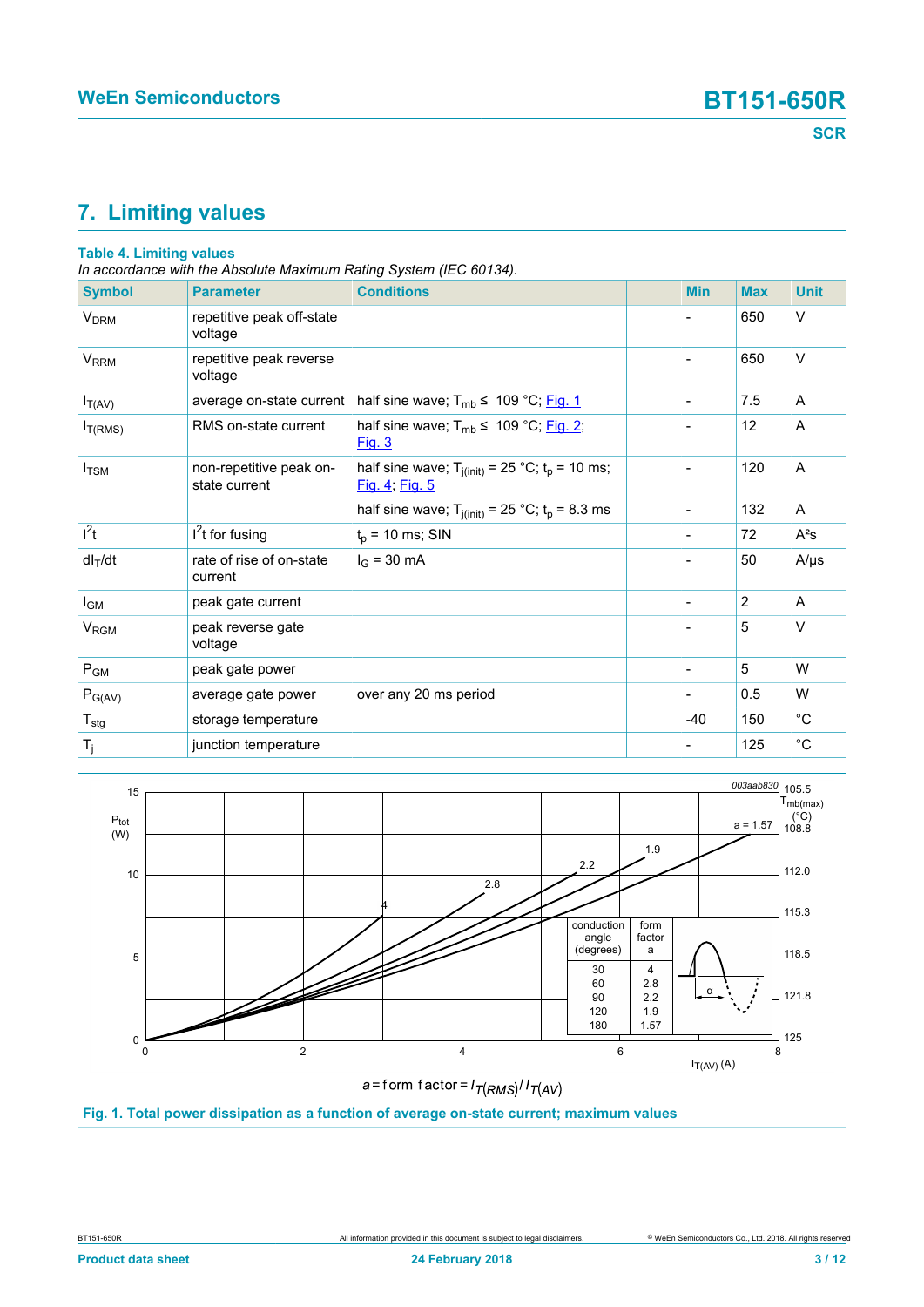### **WeEn Semiconductors BT151-650R**

**SCR**

<span id="page-3-0"></span>

<span id="page-3-1"></span>

**Fig. 2. RMS on-state current as a function of mounting base temperature; maximum values**



<span id="page-3-2"></span>

**Fig. 4. Non-repetitive peak on-state current as a function of pulse width for sinusoidal currents; maximum values**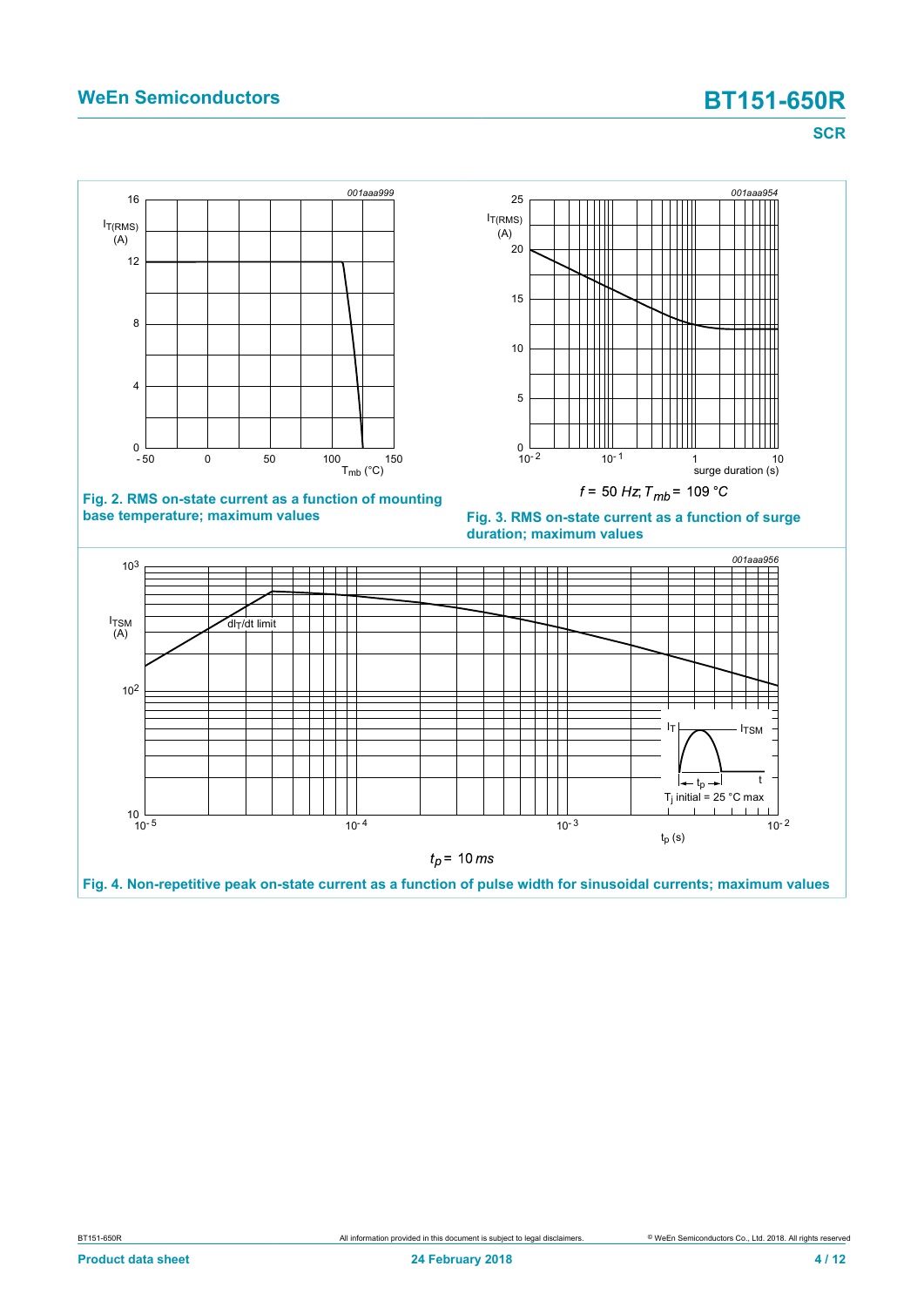# **WeEn Semiconductors BT151-650R**

**SCR**

<span id="page-4-0"></span>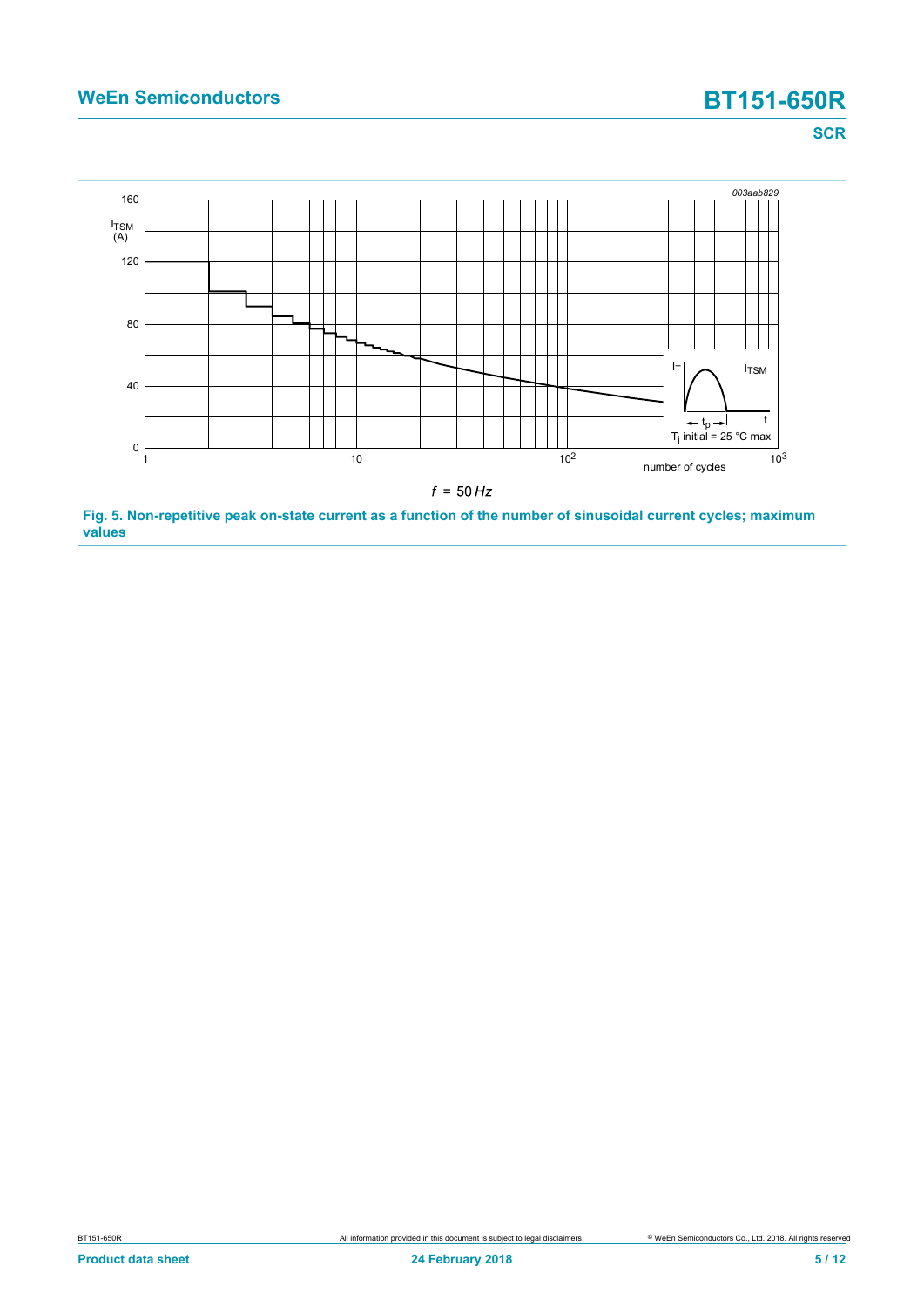### <span id="page-5-1"></span>**8. Thermal characteristics**

| Table 5. Thermal characteristics |                                                            |                   |  |            |                          |                          |             |
|----------------------------------|------------------------------------------------------------|-------------------|--|------------|--------------------------|--------------------------|-------------|
| <b>Symbol</b>                    | <b>Parameter</b>                                           | <b>Conditions</b> |  | <b>Min</b> | <b>Typ</b>               | <b>Max</b>               | <b>Unit</b> |
| $R_{th(i-mb)}$                   | thermal resistance<br>from junction to<br>mounting base    | Fig. 6            |  |            | $\overline{\phantom{a}}$ | 1.3                      | K/W         |
| $R_{th(j-a)}$                    | thermal resistance<br>from junction to<br>ambient free air | in free air       |  |            | 60                       | $\overline{\phantom{0}}$ | K/W         |

<span id="page-5-0"></span>

**Fig. 6. Transient thermal impedance from junction to mounting base as a function of pulse width**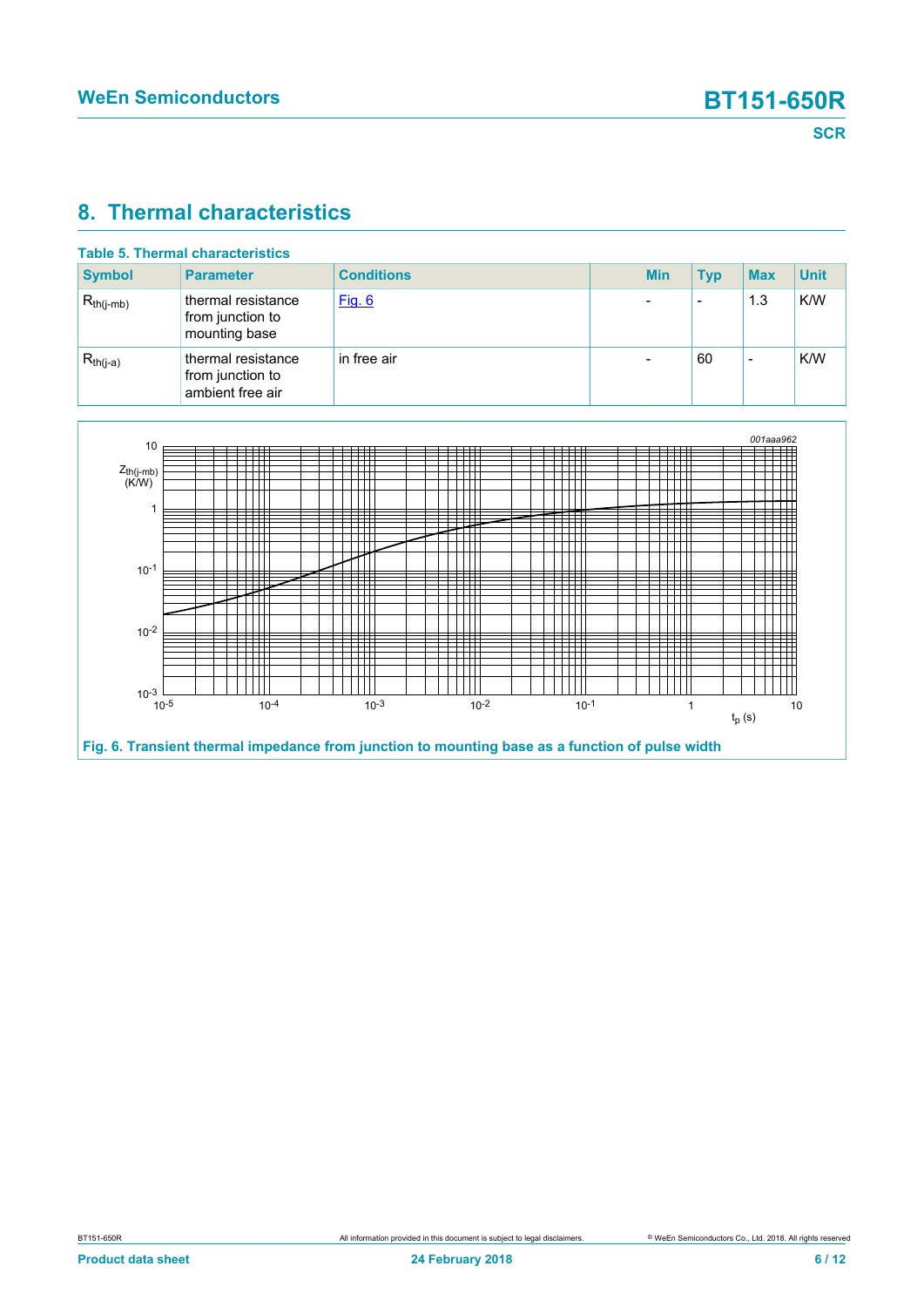### <span id="page-6-2"></span>**9. Characteristics**

| <b>Table 6. Characteristics</b> |                                      |                                                                                                                                                                                                                                             |                |                |                          |             |
|---------------------------------|--------------------------------------|---------------------------------------------------------------------------------------------------------------------------------------------------------------------------------------------------------------------------------------------|----------------|----------------|--------------------------|-------------|
| <b>Symbol</b>                   | <b>Parameter</b>                     | <b>Conditions</b>                                                                                                                                                                                                                           | <b>Min</b>     | <b>Typ</b>     | <b>Max</b>               | <b>Unit</b> |
| <b>Static characteristics</b>   |                                      |                                                                                                                                                                                                                                             |                |                |                          |             |
| $I_{GT}$                        | gate trigger current                 | $V_D$ = 12 V; $I_T$ = 0.1 A; T <sub>j</sub> = 25 °C; Fig. 7                                                                                                                                                                                 | $\overline{a}$ | $\overline{2}$ | 15                       | mA          |
| IL.                             | latching current                     | $V_D$ = 12 V; $I_G$ = 0.1 A; T <sub>i</sub> = 25 °C; Fig. 8                                                                                                                                                                                 |                | 10             | 40                       | mA          |
| Iн                              | holding current                      | $V_D$ = 12 V; T <sub>i</sub> = 25 °C; Fig. 9                                                                                                                                                                                                | $\overline{a}$ | $\overline{7}$ | 20                       | mA          |
| $V_T$                           | on-state voltage                     | $I_T$ = 23 A; T <sub>i</sub> = 25 °C; <u>Fig. 10</u>                                                                                                                                                                                        |                | 1.4            | 1.75                     | $\vee$      |
| V <sub>GT</sub>                 | gate trigger voltage                 | $V_D$ = 12 V; $I_T$ = 0.1 A; T <sub>i</sub> = 25 °C;<br><b>Fig. 11</b>                                                                                                                                                                      |                | 0.6            | 1.5                      | $\vee$      |
|                                 |                                      | $V_D$ = 650 V; $I_T$ = 0.1 A; T <sub>i</sub> = 125 °C;<br><b>Fig. 11</b>                                                                                                                                                                    | 0.25           | 0.4            | $\overline{a}$           | $\vee$      |
| Iр                              | off-state current                    | $V_D$ = 650 V; T <sub>i</sub> = 125 °C                                                                                                                                                                                                      | $\overline{a}$ | 0.1            | 0.5                      | mA          |
| ΙR                              | reverse current                      | $V_R$ = 650 V; T <sub>i</sub> = 125 °C                                                                                                                                                                                                      | $\overline{a}$ | 0.1            | 0.5                      | mA          |
| <b>Dynamic characteristics</b>  |                                      |                                                                                                                                                                                                                                             |                |                |                          |             |
| $dV_D/dt$                       | rate of rise of off-state<br>voltage | $V_{DM}$ = 436 V; T <sub>i</sub> = 125 °C; R <sub>GK</sub> = 100 Ω;<br>( $V_{DM}$ = 67% of $V_{DRM}$ ); exponential<br>waveform; Fig. 12                                                                                                    | 200            | 1000           | $\blacksquare$           | $V/\mu s$   |
|                                 |                                      | $V_{DM}$ = 436 V; T <sub>i</sub> = 125 °C; (V <sub>DM</sub> = 67%<br>of $V_{DRM}$ ); exponential waveform; gate<br>open circuit; Fig. 12                                                                                                    | 50             | 130            |                          | $V/\mu s$   |
| $t_{gt}$                        | gate-controlled turn-on<br>time      | $I_{TM}$ = 40 A; $V_D$ = 650 V; $I_G$ = 0.1 A; dl <sub>G</sub> /<br>dt = 5 A/µs; T <sub>i</sub> = 25 °C                                                                                                                                     | $\overline{a}$ | $\overline{2}$ | $\overline{\phantom{0}}$ | μs          |
| $t_{q}$                         | commutated turn-off<br>time          | $V_{DM}$ = 436 V; T <sub>i</sub> = 125 °C; I <sub>TM</sub> = 20 A;<br>$V_R$ = 25 V; (dl <sub>T</sub> /dt) <sub>M</sub> = 30 A/µs; dV <sub>D</sub> /<br>dt = 50 V/μs; R <sub>GK(ext)</sub> = 100 Ω; (V <sub>DM</sub> =<br>67% of $V_{DRM}$ ) | $\overline{a}$ | 70             | $\blacksquare$           | μs          |

<span id="page-6-0"></span>

**Fig. 7. Normalized gate trigger current as a function of junction temperature**

<span id="page-6-1"></span>

**Fig. 8. Normalized latching current as a function of junction temperature**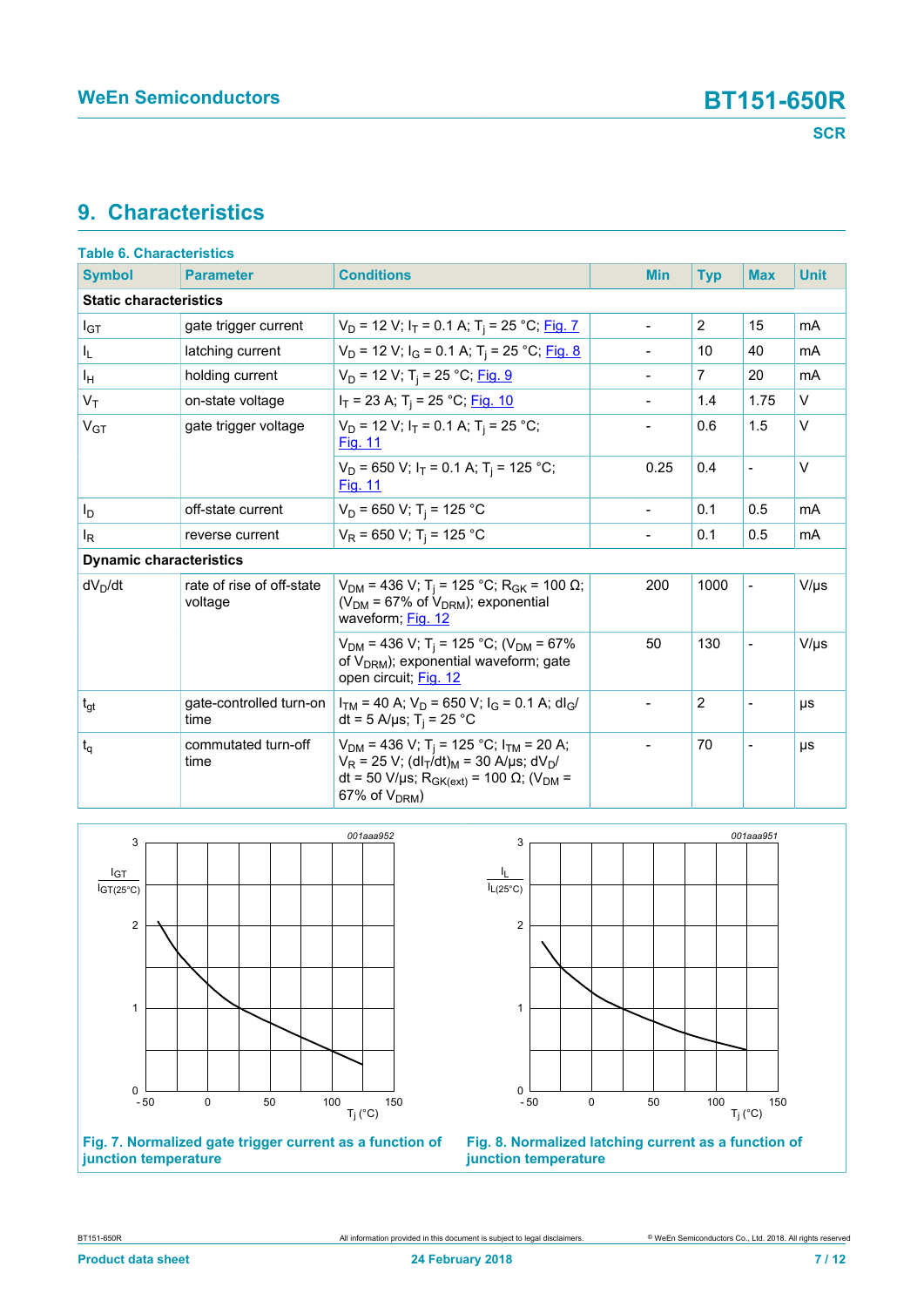### **WeEn Semiconductors BT151-650R**

<span id="page-7-2"></span><span id="page-7-0"></span>**SCR**

<span id="page-7-3"></span><span id="page-7-1"></span>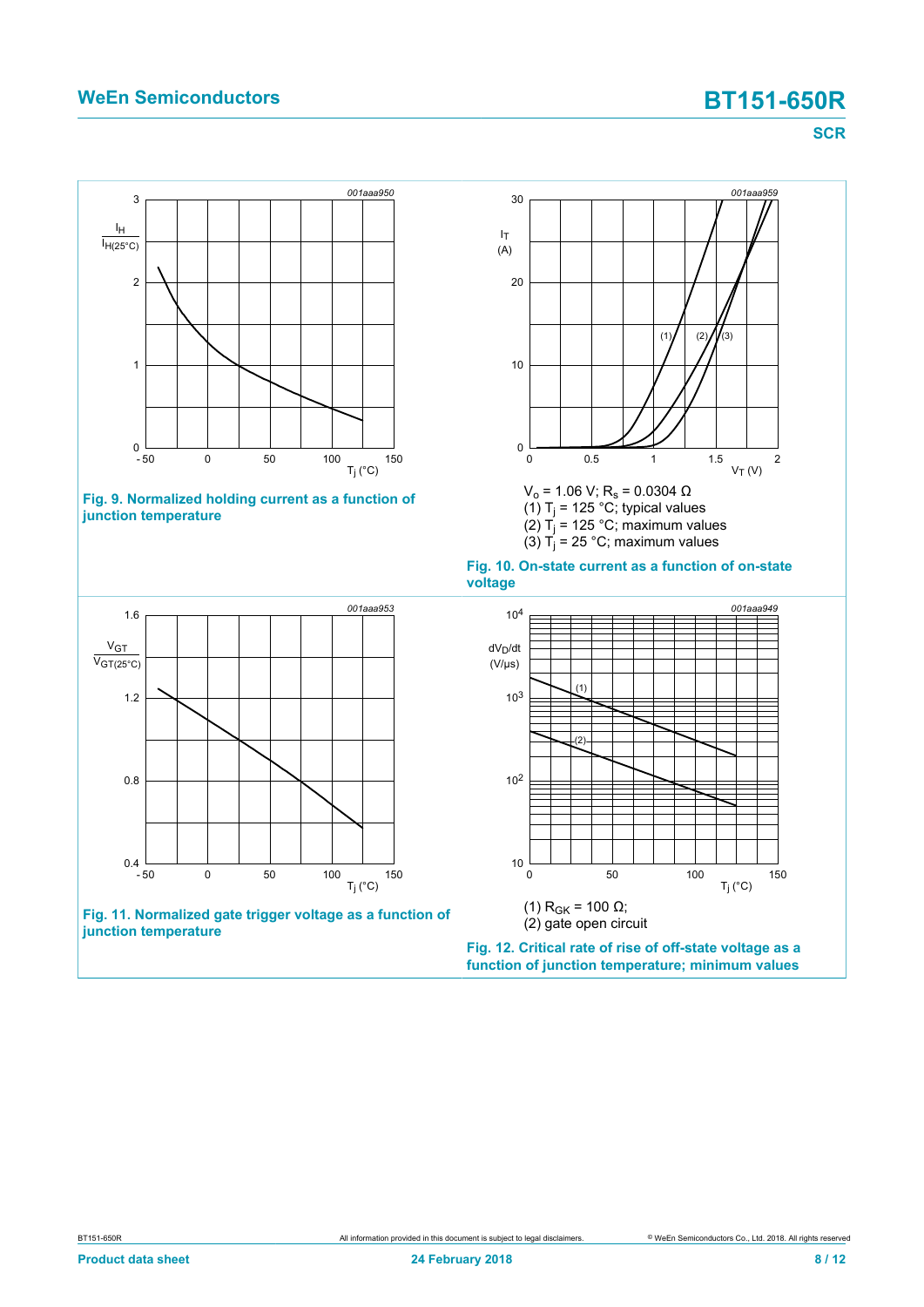### <span id="page-8-0"></span>**10. Package outline**

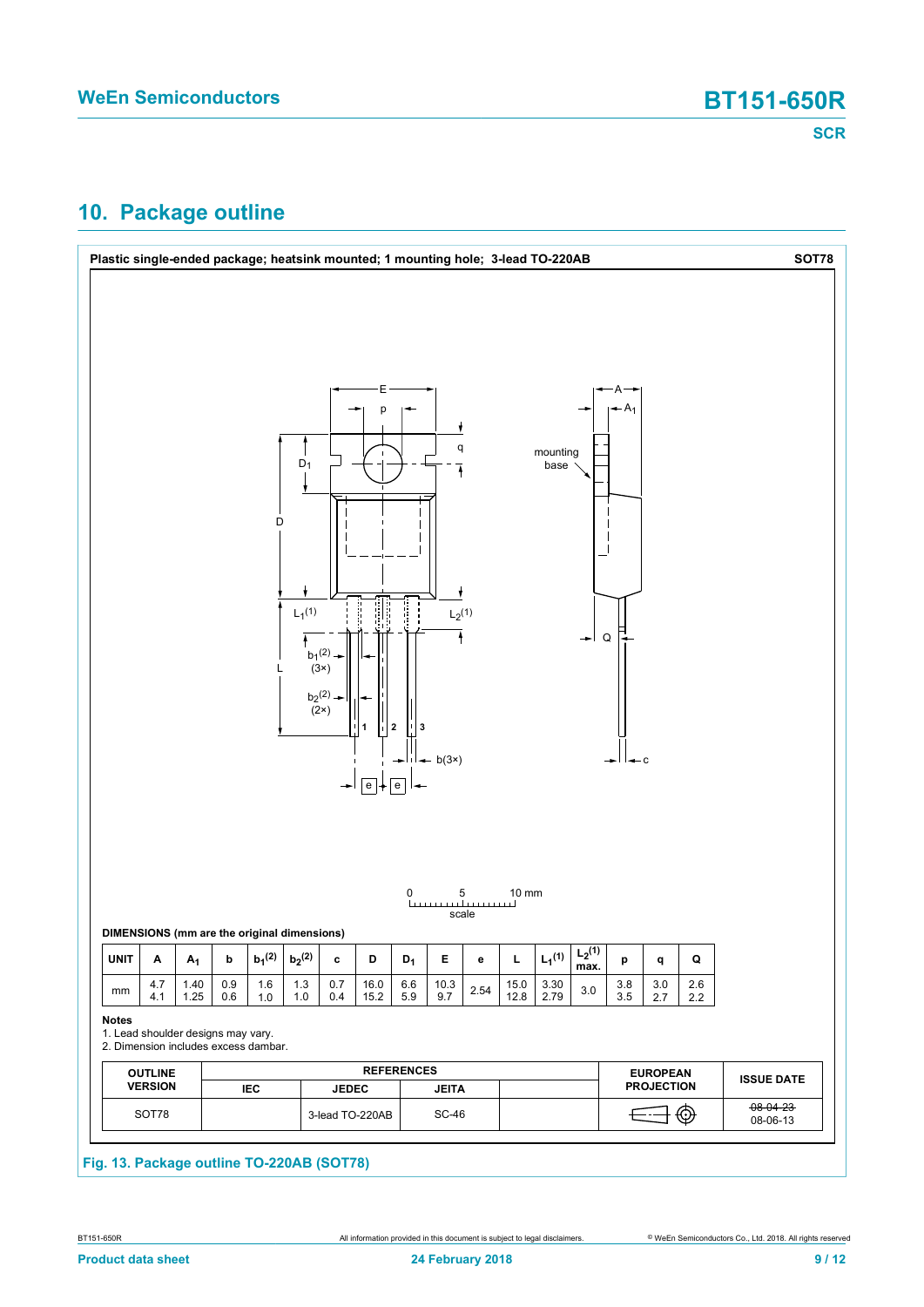## <span id="page-9-1"></span><span id="page-9-0"></span>**11. Legal information**

#### **Data sheet status**

| <b>Document</b><br>status [1][2]     | <b>Product</b><br>status [3] | <b>Definition</b>                                                                           |
|--------------------------------------|------------------------------|---------------------------------------------------------------------------------------------|
| Objective<br>[short] data<br>sheet   | Development                  | This document contains data from<br>the objective specification for product<br>development. |
| Preliminary<br>[short] data<br>sheet | Qualification                | This document contains data from the<br>preliminary specification.                          |
| Product<br>[short] data<br>sheet     | Production                   | This document contains the product<br>specification.                                        |

[1] Please consult the most recently issued document before initiating or completing a design.

- The term 'short data sheet' is explained in section "Definitions".
- The product status of device(s) described in this document may have changed since this document was published and may differ in case of multiple devices. The latest product status information is available on the Internet at URL http://www.ween-semi.com.

#### **Definitions**

**Draft** — The document is a draft version only. The content is still under internal review and subject to formal approval, which may result in modifications or additions. WeEn Semiconductors does not give any representations or warranties as to the accuracy or completeness of information included herein and shall have no liability for the consequences of use of such information.

**Short data sheet** — A short data sheet is an extract from a full data sheet with the same product type number(s) and title. A short data sheet is intended for quick reference only and should not be relied upon to contain detailed and full information. For detailed and full information see the relevant full data sheet, which is available on request via the local WeEn Semiconductors sales office. In case of any inconsistency or conflict with the short data sheet, the full data sheet shall prevail.

**Product specification** — The information and data provided in a Product data sheet shall define the specification of the product as agreed between WeEn Semiconductors and its customer, unless WeEn Semiconductors and customer have explicitly agreed otherwise in writing. In no event however, shall an agreement be valid in which the WeEn Semiconductors product is deemed to offer functions and qualities beyond those described in the Product data sheet.

#### **Disclaimers**

**Limited warranty and liability** — Information in this document is believed to be accurate and reliable. However, WeEn Semiconductors does not give any representations or warranties, expressed or implied, as to the accuracy or completeness of such information and shall have no liability for the consequences of use of such information. WeEn Semiconductors takes no responsibility for the content in this document if provided by an information source outside of WeEn Semiconductors.

In no event shall WeEn Semiconductors be liable for any indirect, incidental, punitive, special or consequential damages (including - without limitation lost profits, lost savings, business interruption, costs related to the removal or replacement of any products or rework charges) whether or not such damages are based on tort (including negligence), warranty, breach of contract or any other legal theory.

Notwithstanding any damages that customer might incur for any reason whatsoever, WeEn Semiconductors' aggregate and cumulative liability towards customer for the products described herein shall be limited in accordance with the *Terms and conditions of commercial sale* of WeEn **Semiconductors** 

**Right to make changes** — WeEn Semiconductors reserves the right to make changes to information published in this document, including without limitation specifications and product descriptions, at any time and without notice. This document supersedes and replaces all information supplied prior to the publication hereof.

**Suitability for use** — WeEn Semiconductors products are not designed, authorized or warranted to be suitable for use in life support, life-critical or safety-critical systems or equipment, nor in applications where failure or malfunction of an WeEn Semiconductors product can reasonably be expected to result in personal injury, death or severe property or environmental damage. WeEn Semiconductors and its suppliers accept no liability for inclusion and/or use of WeEn Semiconductors products in such equipment or applications and therefore such inclusion and/or use is at the customer's own risk.

**Quick reference data** — The Quick reference data is an extract of the product data given in the Limiting values and Characteristics sections of this document, and as such is not complete, exhaustive or legally binding.

**Applications** — Applications that are described herein for any of these products are for illustrative purposes only. WeEn Semiconductors makes no representation or warranty that such applications will be suitable for the specified use without further testing or modification.

Customers are responsible for the design and operation of their applications and products using WeEn Semiconductors products, and WeEn Semiconductors accepts no liability for any assistance with applications or customer product design. It is customer's sole responsibility to determine whether the WeEn Semiconductors product is suitable and fit for the customer's applications and products planned, as well as for the planned application and use of customer's third party customer(s). Customers should provide appropriate design and operating safeguards to minimize the risks associated with their applications and products.

WeEn Semiconductors does not accept any liability related to any default, damage, costs or problem which is based on any weakness or default in the customer's applications or products, or the application or use by customer's third party customer(s). Customer is responsible for doing all necessary testing for the customer's applications and products using WeEn Semiconductors products in order to avoid a default of the applications and the products or of the application or use by customer's third party customer(s). WeEn does not accept any liability in this respect.

**Limiting values** — Stress above one or more limiting values (as defined in the Absolute Maximum Ratings System of IEC 60134) will cause permanent damage to the device. Limiting values are stress ratings only and (proper) operation of the device at these or any other conditions above those given in the Recommended operating conditions section (if present) or the Characteristics sections of this document is not warranted. Constant or repeated exposure to limiting values will permanently and irreversibly affect the quality and reliability of the device.

**No offer to sell or license** — Nothing in this document may be interpreted or construed as an offer to sell products that is open for acceptance or the grant, conveyance or implication of any license under any copyrights, patents or other industrial or intellectual property rights.

**Export control** — This document as well as the item(s) described herein may be subject to export control regulations. Export might require a prior authorization from competent authorities.

**Non-automotive qualified products** — Unless this data sheet expressly states that this specific WeEn Semiconductors product is automotive qualified, the product is not suitable for automotive use. It is neither qualified nor tested in accordance with automotive testing or application requirements. WeEn Semiconductors accepts no liability for inclusion and/or use of nonautomotive qualified products in automotive equipment or applications.

In the event that customer uses the product for design-in and use in automotive applications to automotive specifications and standards, customer (a) shall use the product without WeEn Semiconductors' warranty of the product for such automotive applications, use and specifications, and (b) whenever customer uses the product for automotive applications beyond WeEn Semiconductors' specifications such use shall be solely at customer's own risk, and (c) customer fully indemnifies WeEn Semiconductors for any liability, damages or failed product claims resulting from customer design and use of the product for automotive applications beyond WeEn Semiconductors' standard warranty and WeEn Semiconductors' product specifications.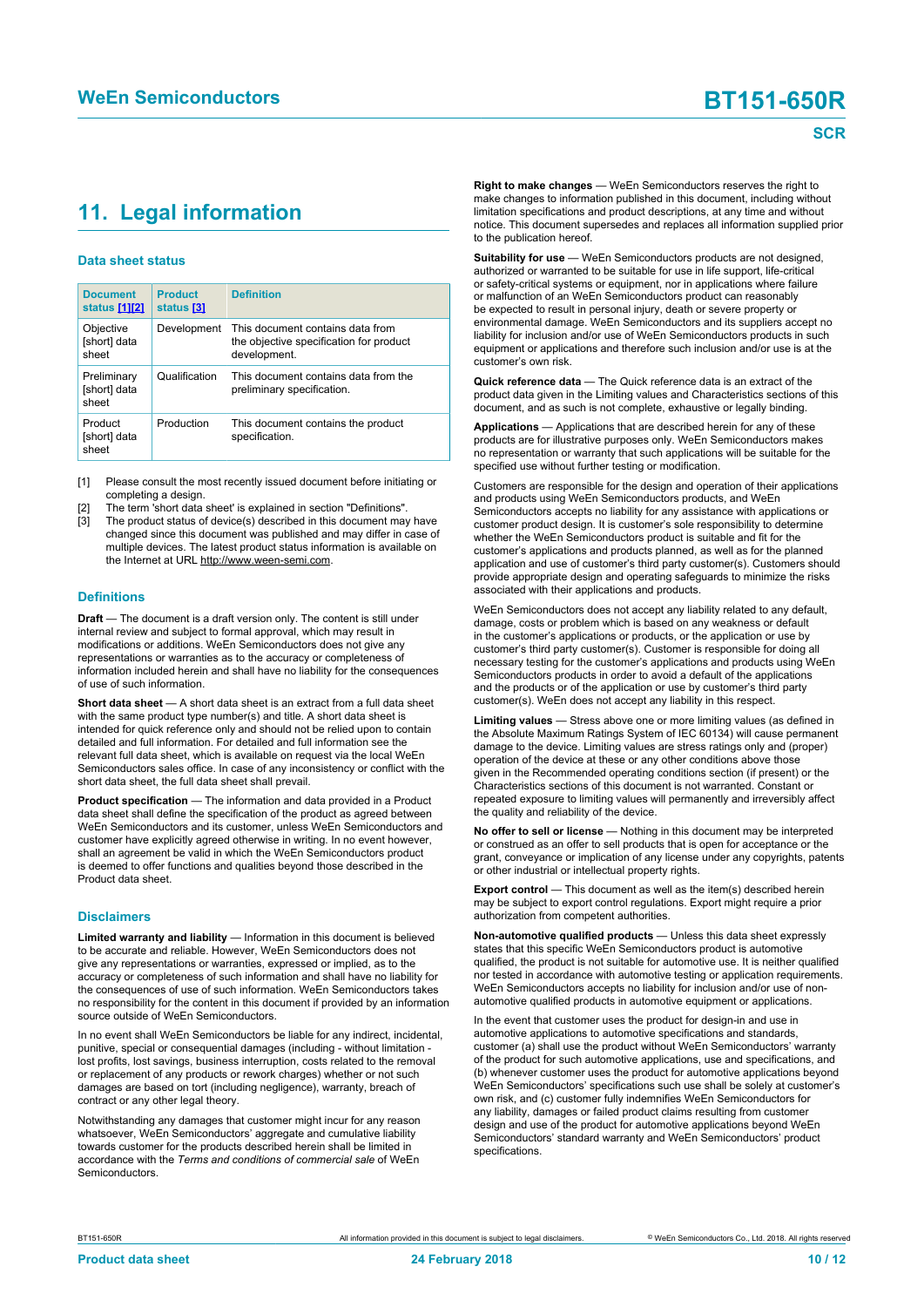**Translations** — A non-English (translated) version of a document is for reference only. The English version shall prevail in case of any discrepancy between the translated and English versions.

#### **Trademarks**

Notice: All referenced brands, product names, service names and trademarks are the property of their respective owners.